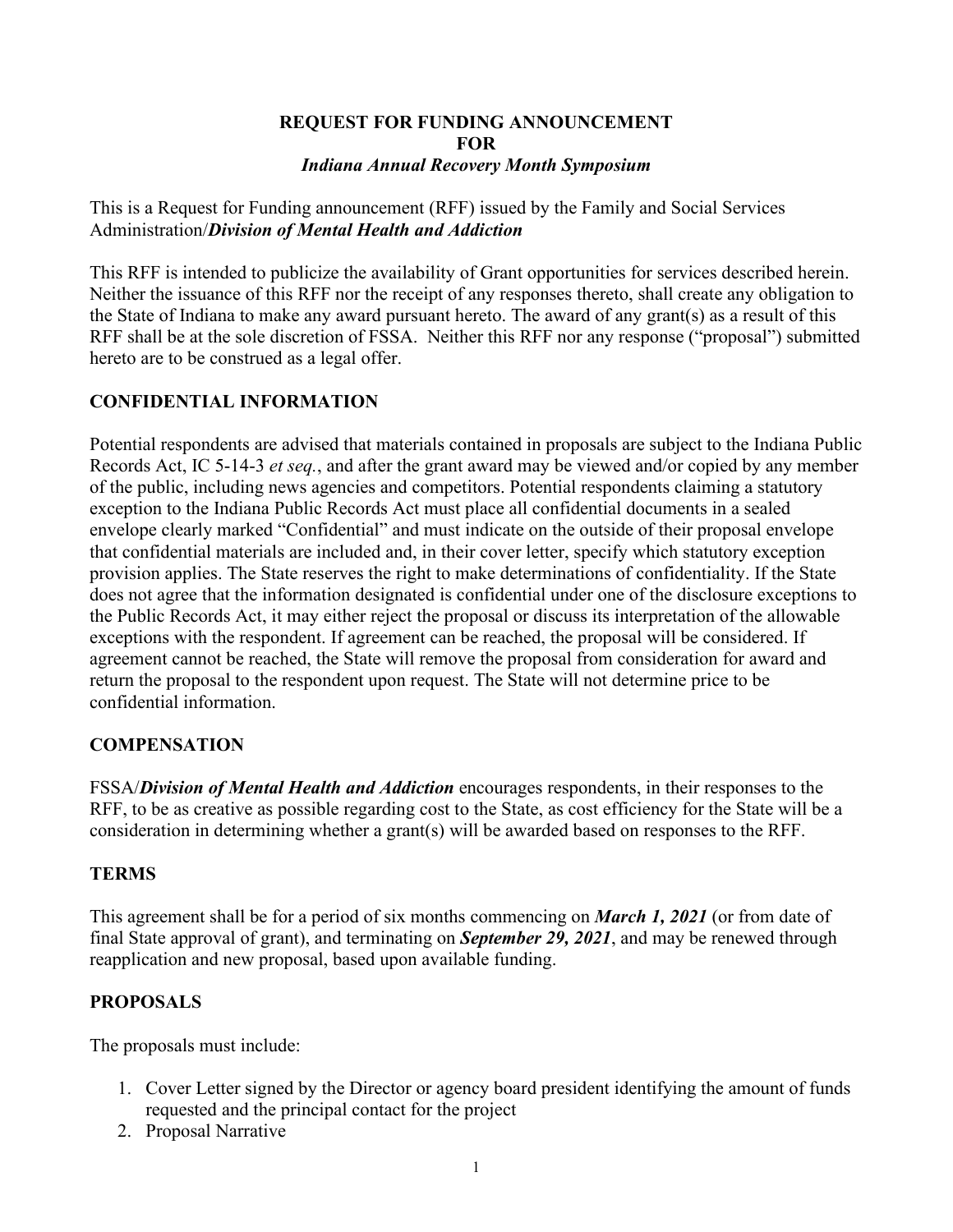- 3. Budget
- 4. Most recent audit report made in accordance with OMB circular A-133 if applicable.

Proposals must be received no later than **4:30 p.m. Eastern Time on** *February 5, 2021***. Proposals received after 4:30 p.m. will not be considered.** Respondents interested in providing these services to FSSA/*Division of Mental Health and Addiction* should submit proposals in electronic format to:

#### *Kimberly Oakley* **Email Address:** *Kimberly.Oakley@FSSA.IN.gov*  **Subject heading: RESPONSE TO REQUEST FOR FUNDING #2021-001**

No more than one proposal per respondent should be submitted. All proposals must have an electronic mailing address included.

Any questions regarding this RFF must be submitted via email to [Kimberly.Oakley@fssa.IN.gov](mailto:Kimberly.Oakley@fssa.IN.gov) no later than **4:30 p.m. Eastern Standard Time on** *January 22, 2021***. Questions received after 4:30 p.m. may not be considered. Please keep questions brief and of high priority.** Email subject line for questions must be: **Questions for RFF #2021-001**

**All inquiries are to be directed to** *Kimberly Oakley* **and are not to be directed to any other staff member of FSSA. Such action may disqualify respondent from further consideration for a grant as a result of this RFF.**

## **SCOPE OF WORK**

Vendor will coordinate and implement the Indiana Annual Recovery Month Symposium (INARMS) that will be hosted by DMHA. All advertising, signage and promotional materials will utilize the INARMS logo. DMHA will be the host and conference will be implemented by the vendor. INARMS signage will be displayed at the conference location. DMHA will provide signage and some promotional items. The conference will be a two-day statewide conference focused on recovery/resiliency, addiction and mental health treatment, criminal justice, and evidenced based practices for individuals with serious mental illness, addiction needs, and/or co-occurring disorders. It must include at least one workshop related to serving the Substance Abuse Block Grant (SABG) priority populations. This conference will provide the opportunity to educate Mental Health, Addiction, and Criminal Justice professionals on evidence-based best practices for providing services to these individuals and impart skills for the practical application/implementation of such practices. The objectives of this conference are to promote recovery and to educate providers and community partners about evidence-based and best practices for providing services to individuals with SMI and Co-occurring disorders and/or those who are justice involved.

#### **TIME FRAME:**

| RFF sent to potential applicants |
|----------------------------------|
| RFF questions due.               |
| RFF answers sent to respondents  |
| RFF proposals due back           |
| Notify Grantees of Awarded Funds |
| Grant effective date             |
|                                  |